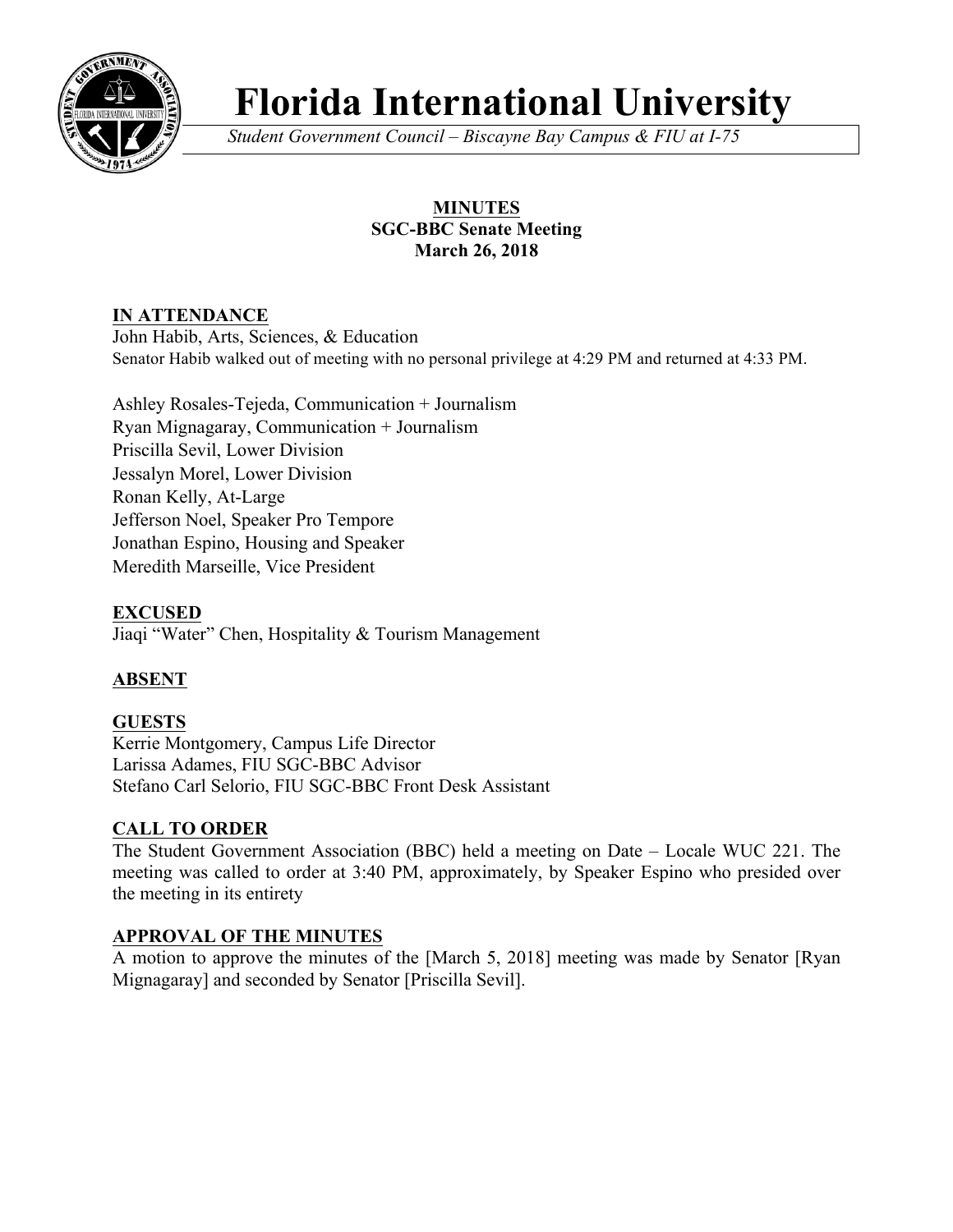#### **SPEAKER OF SENATE REPORT**

Speaker Jonathan Espino stated the following,

- I. Bayview Hall Council Progress
	- A. Applications are closed and currently under review

#### **VICE PRESIDENT REPORT**

Vice President Meredith Marseille stated the following,

- I. Reflexology Path
	- A. We are in the progress of obtaining the correct paperwork
- II. Introduction of Math Labs
	- A. Math labs will be implemented on the beginning of Summer 2018
	- B. Locations are TBA
- III. Mangrove Wall
	- A. In collaboration with Douglas Gavin, Director of Sustainability
- IV. Bayview Forum
	- A. An open forum for Bayview Residents each semester
		- 1. The first one will be held on April 18, 1PM 3PM
- V. Bayview Hall Council
	- A. We are in the process of reviewing applicants and whether they meet the requirements
- VI. Resolutions for Math Labs

#### **SPEAKER PRO TEMPORE REPORT**

Speaker Pro Tempore Jefferson Noel stated the following,

- I. Larry Wilmore Lecture
	- A. In collaboration with Christine Masseus, Director of Lectures
- II. Future Leaders Solving Current Problems, 10AM 2PM

#### **FINANCE CHAIR REPORT**

Senator Ronan Kelly stated the following,

- I. Finance Code
	- A. Changes in the number of members in the committee

#### **RLJ CHAIR REPORT**

Senator Jessalyn Morel stated the following,

- I. Resolutions
	- A. The resolutions presented today were under review.

#### **STUDENT ADVOCACY CHAIR REPORT**

Senator Ashley Rosales-Tejeda stated the following,

- I. Survey for Students
	- A. In collaboration with Senator Ryan Mignagaray, a survey is going to be made to understand the needs of the students.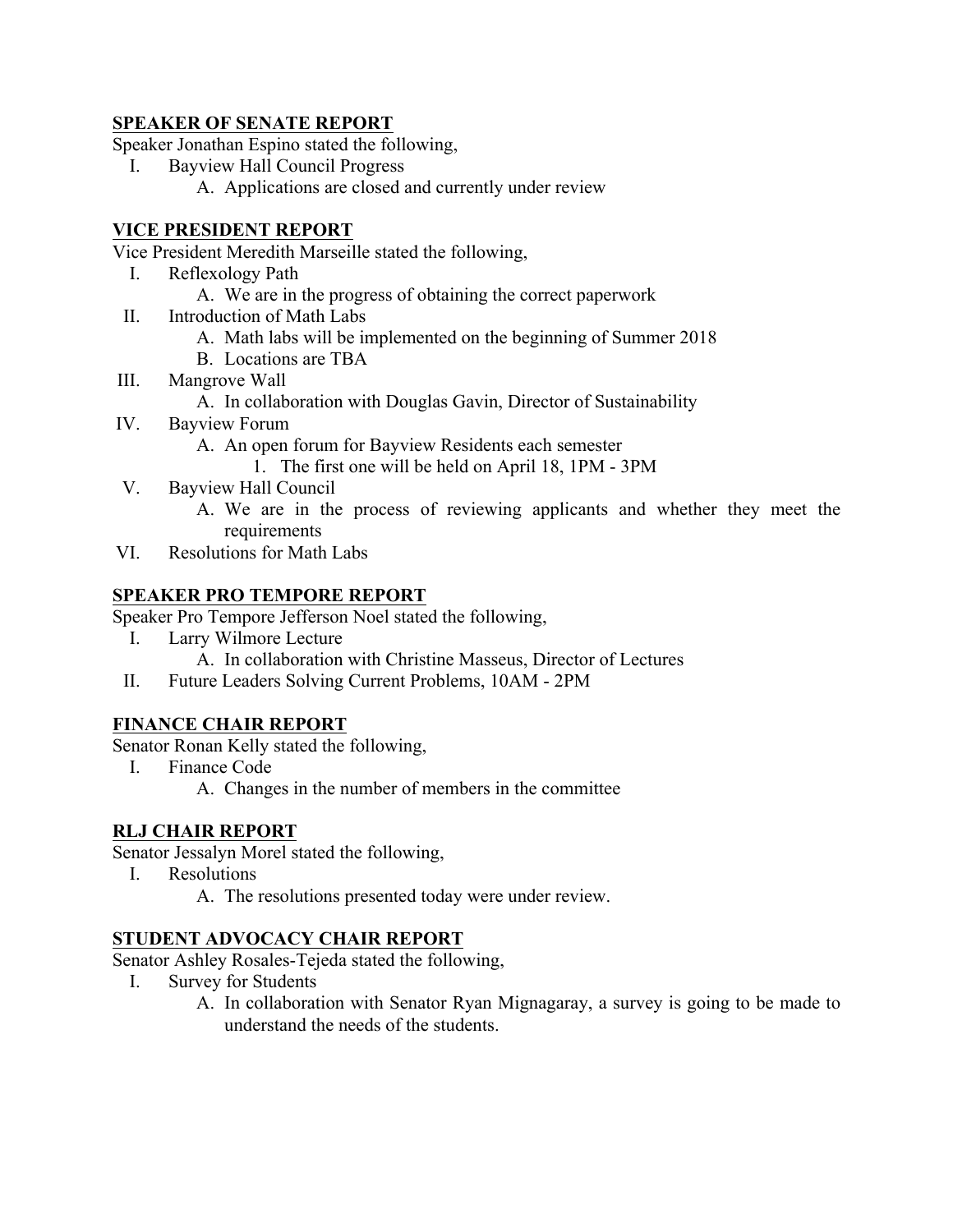#### **ADVISOR REPORT**

SGC-BBC Advisor Larissa Adames stated the following,

- I. Composite Picture Day
- II. Wolfe Day
- III. Council Choice Award
- IV. Leadership Banquet
- V. SGA Scholarships
- VI. Larry Wilmore Lecture

Director of Campus Life Kerrie Montgomery stated the following,

- I. Bayfest Concert
- II. Live Week
- III. Joint Survey by Wolfe Center and Campus Life

#### **OLD BUSINESS**

Please refer to APPROVAL OF THE MINUTES

#### **NEW BUSINESS**

- A. Resolution 2018.0002 Math Lab
	- a. 1st Reading
	- b. Changes were made in the Google Doc history
- B. Resolution 2018.0003 Pharmabox at the Glenn Hubert Library
	- a. 1st Reading
	- b. Changes were made in the Google Doc history
- C. Resolution 2018.0004 Pharmabox at Bayview Student Living
	- a. 1st Reading
	- b. Changes were made in the Google Doc history
- D. Resolution 2018.0005 Hall Council for Bayview Student Living
	- a. 1st Reading
	- b. Changes were made in the Google Doc history
- E. Bill 2018.0001 President's Roundtable
	- a. 1st Reading
	- b. Changes were made in the Google Doc history
- F. Discussion About adding a Health Administration Senator
	- a. Suggestions were made with the name change

#### **ANNOUNCEMENTS**